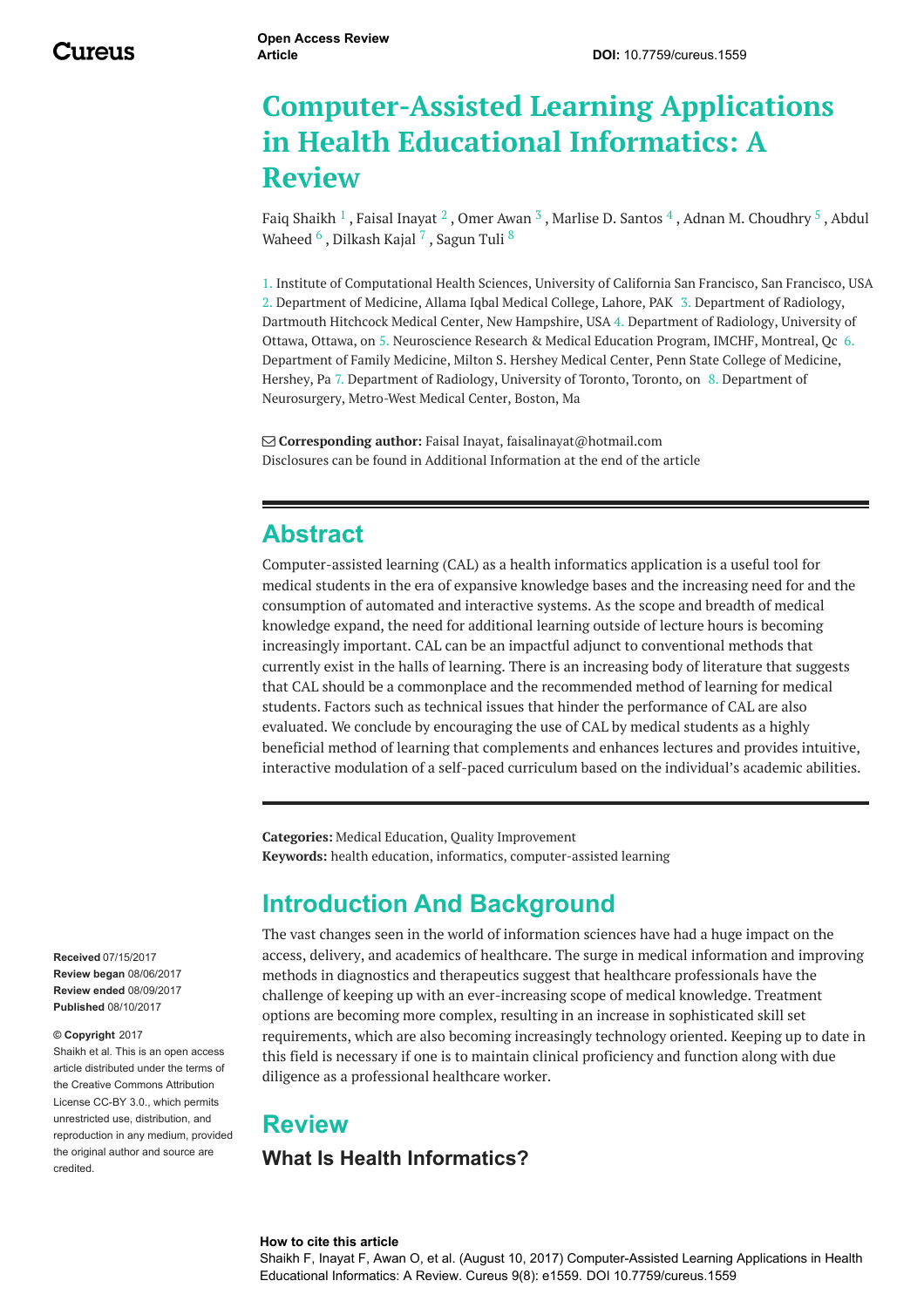## 117A119

Health informatics may be defined as a field of information science that encompasses tools, expertise, and the understanding needed to allow information to be managed, collected, used, and shared for supporting the performance of healthcare. The role of healthcare is to aid in the prevention, diagnosis, treatment, and management of illnesses; informatics is related to a systematic approach to processes and the utilization of information in all of these aspects of healthcare. Healthcare organizations have the responsibility to promote good health and wellbeing through their vast facilities and services and health informatics facilitates that process throughout the spectrum [1].

### **Uses of and Need for the Application**

Time is a big constraint in learning in the current age. With the ever-expanding scope of medical knowledge, it is evident that there is a growing need for a more systematic and organized approach to acquire, process, and assimilate information. The need for such a productivity tool is further pronounced when taking into account varying scholastic performances among individuals. Especially as a medical student, substantial learning and revisions are required outside of lecture hours, which includes audiovisual aids, microscopic and macroscopic specimens, structural models and mannequins, and procedural training. Computer-assisted learning (CAL) allows for asynchronous learning or learning that can be most optimal for a learner at his/her pace when he/she deems as the best time to learn. The effective incorporation of these resources into the study plan requires the use of novel approaches using information systems, software development, and imaginative techniques to create high-yield simulation modules and e-learning tools. The use of the methods would lead to a better understanding of core concepts and adherence to techniques and protocols, resulting in overall higher clinical proficiency in successfully trained doctors.

### **Proposed Informatics Application**

CAL is defined as the use of computers to support the learning and training of individuals [2]. One may argue that a common way to use computers effectively is by the application of software created for different academic subjects. Programs have been designed and created to be enormously helpful in educating people and assisting them by virtue of improved time management, higher-fidelity simulation modules, and more intuitive feedback systems. The ideal aim would be for the computers to become another "tutor," "peer," and ''examiner" in order to provide a holistic insight into the educational process.

CAL systems include interactive assessment modules and informative content and provide essential feedback to advise on the progress of students. It has been postulated that CAL consists of a range of computer-based packages that focus on providing interactive instruction in a specific subject area [3]. Much of the literature review has observed its effectiveness in supporting the learning of the curriculum for medical students.

### **Advantages of CAL – Learning Pace and Comprehension**

In general, CAL in medical education has demonstrated successful results in the attainment of learning outcomes [4]. Given the fast pace of advancement in medical education, the application of interactive educational software programs allows for a more self-directed and self-paced learning experience, also known as asynchronous learning [5]. There are a variety of multimedia resources offering a personalized learning experience tailored to meet the needs of individual students and offering them essential feedback. Due to the varying learning styles of people, it is advisable that students have enough time to consolidate their learning and comprehend it fully. CAL modules can be applied to visual, audio, and kinesthetic learners. Furthermore, as opposed to just learning in lectures and training sessions, which are bounded by time slots, students can learn at their own time and convenience [6]. In support of this are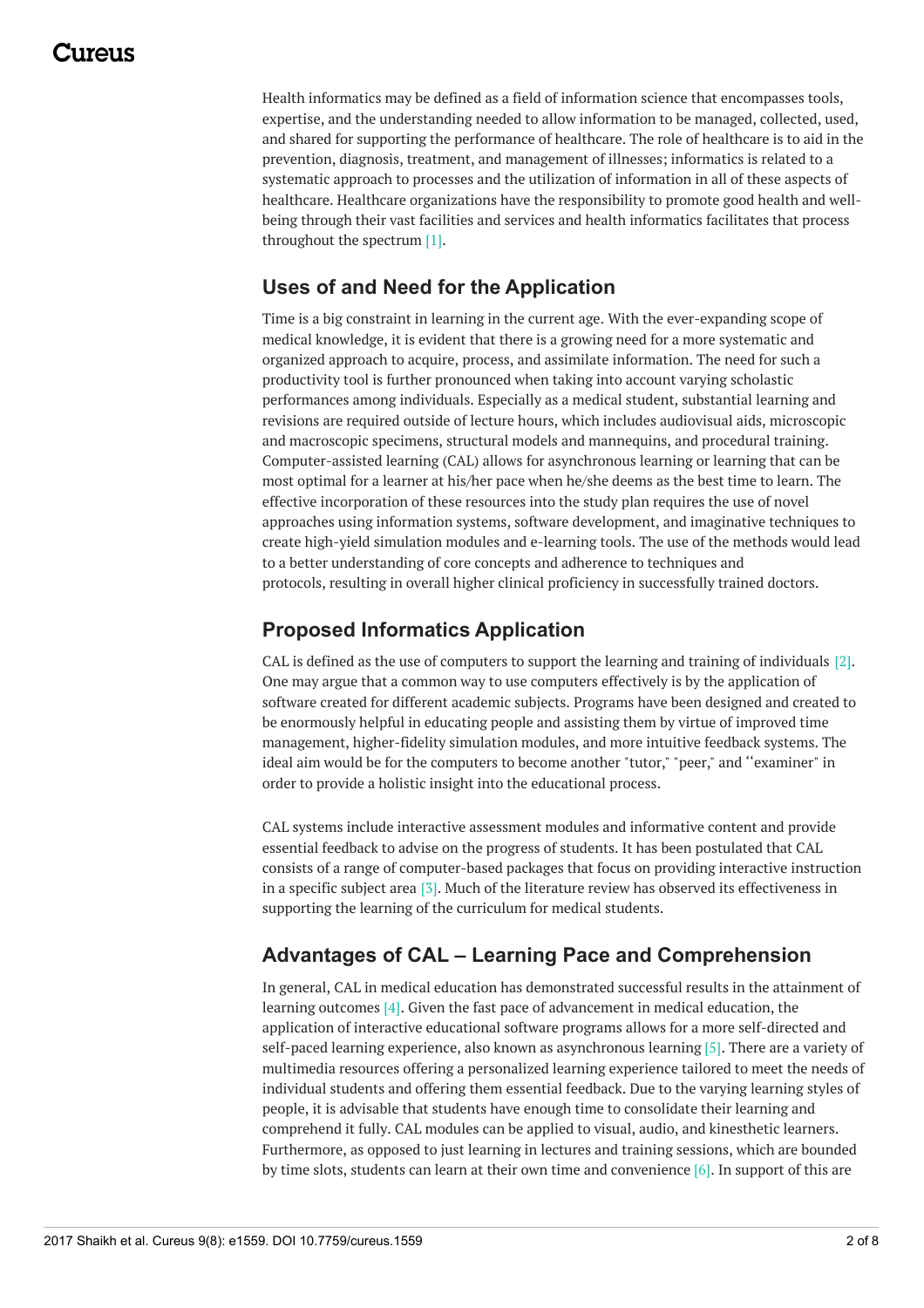### 1174110

Haq and Dacre, who believe individuals work at their own pace and educational modules like this can prove to be key in their curriculum [7].

In support of how CAL assists students with their differing learning abilities, Jaffe and Lynch argue that students with varying abilities/levels of training have the opportunity, through CAL, to follow their individual instruction route that enables them to absorb the same comprehensive material [8]. Coiera states how CAL programs arrange for a flexible and convenient way to present a vast amount of information [9]. This supports the fact that students are able to explore and comprehend the educational material at their own pace with the help of CAL.

#### **Learning Tool for Students and Teachers**

A successful teaching session occurs when students have successfully met the learning objectives of the lesson and are able to easily comprehend what they've been taught. It can be suggested that CAL has the big advantage of further supporting students to meet the learning objectives [3]. In support of this, Wang et al. conducted a study to obtain and evaluate student views on computer-simulated pharmacology experiments in Australia using a questionnaire technique. They established that 98.7% of the students successfully met their learning objectives [10]. Furthermore, it was found that student's confidence and knowledge increased in the subject after the computer-simulated experiments. The most significant result was that all (100%) students favored virtual animal models as opposed to living animal tests in the laboratory and happily recommended learning from computer simulations to other students [10].

In addition to students, CAL benefits the teachers as well. It can be argued that CAL is able to maximize the effects of lectures and supports students by allowing them to learn in their own time [11]. This allows for better time management on the teacher's part and a relocation of resources to other aspects of co-curricular activities. An important point to note is that, sometimes, inaccessibility to teachers and teaching material is a limiting factor for some students and the help sessions provided to students outside of teaching hours are often limited. In support of this, Hughes also believes that CAL is valuable for students when teachers are not easily accessible [11].

CAL plays a role in flipped classroom techniques as well. Learners can use resources and learn the material through CAL, and then allow for more interaction and teaching when using the learning from CAL in a future classroom session. In this way, learning is done outside the classroom through CAL prior to a classroom session, which then enhances learning.

### **Additional Learning and Self-Assessment**

Multi-device access using cloud connectivity further enhances the applicability of CAL in terms of being able to have quick access in school, at work, or at home, maximizing productivity. Most CAL software applications include self-assessment tools—multiple-choice questions (MCQs) are an excellent way of assessing key concepts and allowing for interactive feedback on one's performance.

### **(i) Study I:**

Amesse et al. point out how a distinctive feature of CAL is to produce self-assessment exercises in the student's personal time [12]. One may argue how CAL may cater better toward specific teaching arrangements that classroom lectures aren't able to offer. For example, Baker and Dwyer claim that one teaching format that CAL does support is visual imagery learning [13]. An example of where extensive visualization and spatial learning is required is in the training of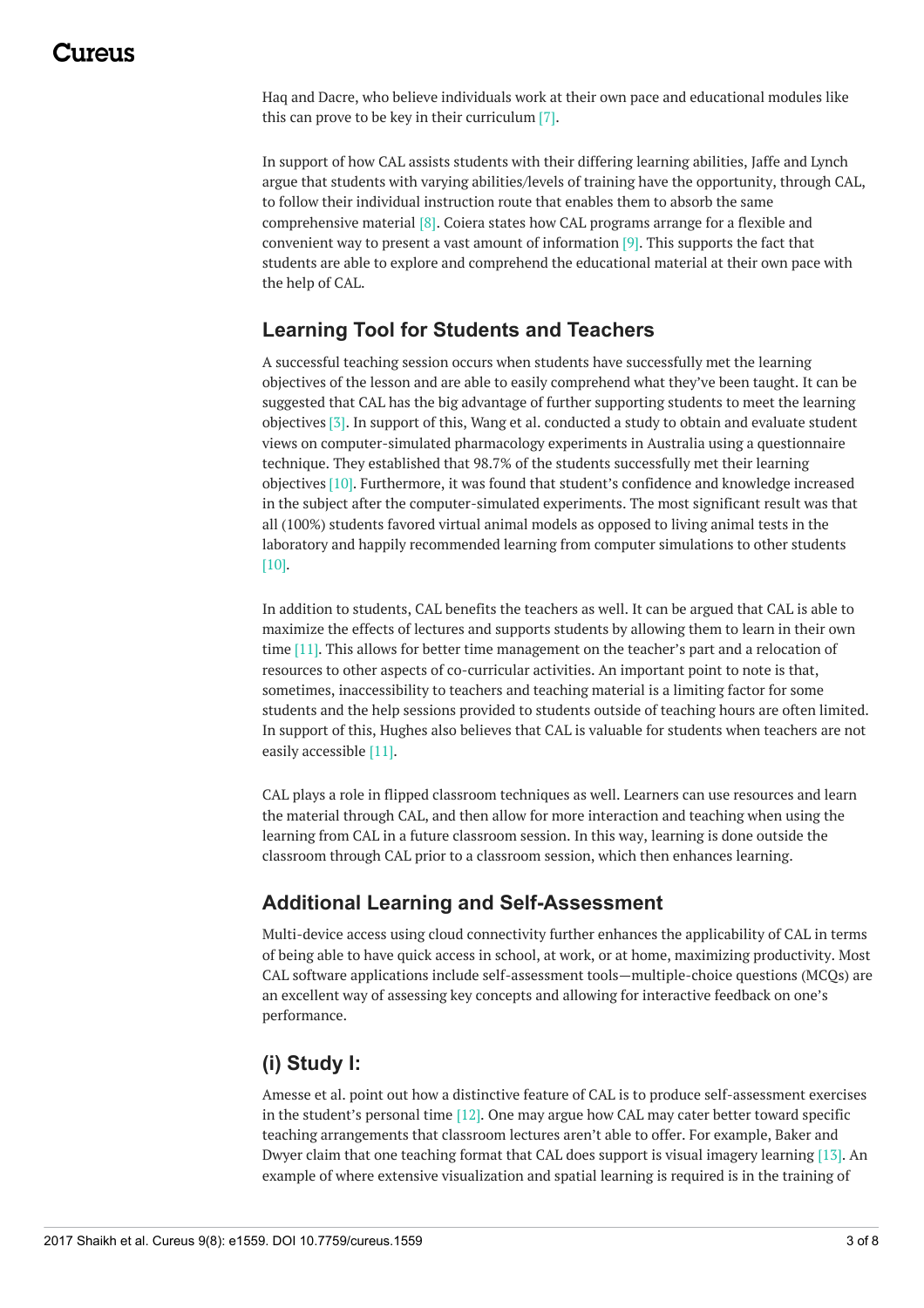### 117A119

gynecology and obstetrics. As a result, it seems CAL has the power to give students that additional enhancement in their comprehension. Letterie states that the digital and imaging elements that are utilized to perform ultrasounds are tailored well for interactive CAL programs [14]. Amesse et al. studied if the extensive application of CAL was a valuable learning method for teaching third-year medical students prenatal ultrasound diagnostic skills compared with teaching using paper-based methods (PBM) [12]. A total of 36 students participated in the study over a course of six months. The course consisted of a pre-test, the CAL and PBM intervention, and a post-instruction examination. To ensure this was a fair test, the students were distributed equally per group (CAL group and PBM group). The outcome was measured by comparing the difference in score in the pre-tutorial and post-instruction examination. An important result was established about CAL after this study—students who were aided by CAL had significantly higher results in the post-tutorial exam as compared to those aided by PBM (p<0.05). Based on these results, they concluded that CAL was an effective learning method. This is one of the many studies that support the concept of CAL in developing students' knowledge and enhancing their comprehension.

### **(ii) Study II:**

Another study that obtained important results regarding CAL was carried out by Govindaraja et al. [15]. It came to their attention that medical students are often faced with a difficulty to conceptualize many characteristics in pharmacology. The aim was to explore if CAL was able to improve the comprehension of students and to evaluate the cognitive skills of undergraduate medical students using computer simulations employed for pharmacological practical experiments [15]. They produced a survey questionnaire for 127 students to fill based on the outcomes, advantages, and disadvantages of the CAL resource that employed simulation software. Students were required to take an MCQ test before and after the CAL period. Results were established using descriptive statistics and a proportion test. It was found that 83.3% of the students valued the computer simulations and 75% of the students stated that their comprehension had enhanced and that they had liked using CAL. Furthermore, it was revealed that almost 70% of the students had met the learning objectives, favored computer simulations over animal experiments, and were enthusiastic to recommend CAL to other students. With regards to how CAL is beneficial in pharmacology, over 80% of the students believed that complex procedures were better demonstrated using virtual animals as opposed to observing live animals. Importantly, it was concluded that CAL strengthens the understanding of class lectures, supplements the learning experience, and allows students to learn at their own pace [15].

In addition, CAL allows the students the flexibility to pause and grasp what they've learned and then resume, allowing them to customize according to their pace. This advantage of CAL for slow learners was perceived in the study by Govindaraja et al. and Greenhalgh [15-16]. Reviewing the literature, Kallinowski et al. examined the students' preferred method of learning between a CAL program and a lecture on teaching the management of radial fractures to 150 students in Germany [17]. The CAL group of students had video clips and exhaustive clinical information from different software to absorb, whereas the other group simply had to intake lectures. It was established that the CAL group ranked their learning experience as 15%- 20% more valuable than the lecture group [17]. This shows that there is a significant difference between CAL and classroom teaching.

### **(iii) Study III:**

Devitt and Palmer evaluated different CAL methods while teaching 90 students in Australia face to face [18]. The CAL groups were divided according to the following categories: problembased, free-text response, and didactic. The method to measure the outcome was by analyzing the performance of written assessments. It was noted that students in the CAL didactic group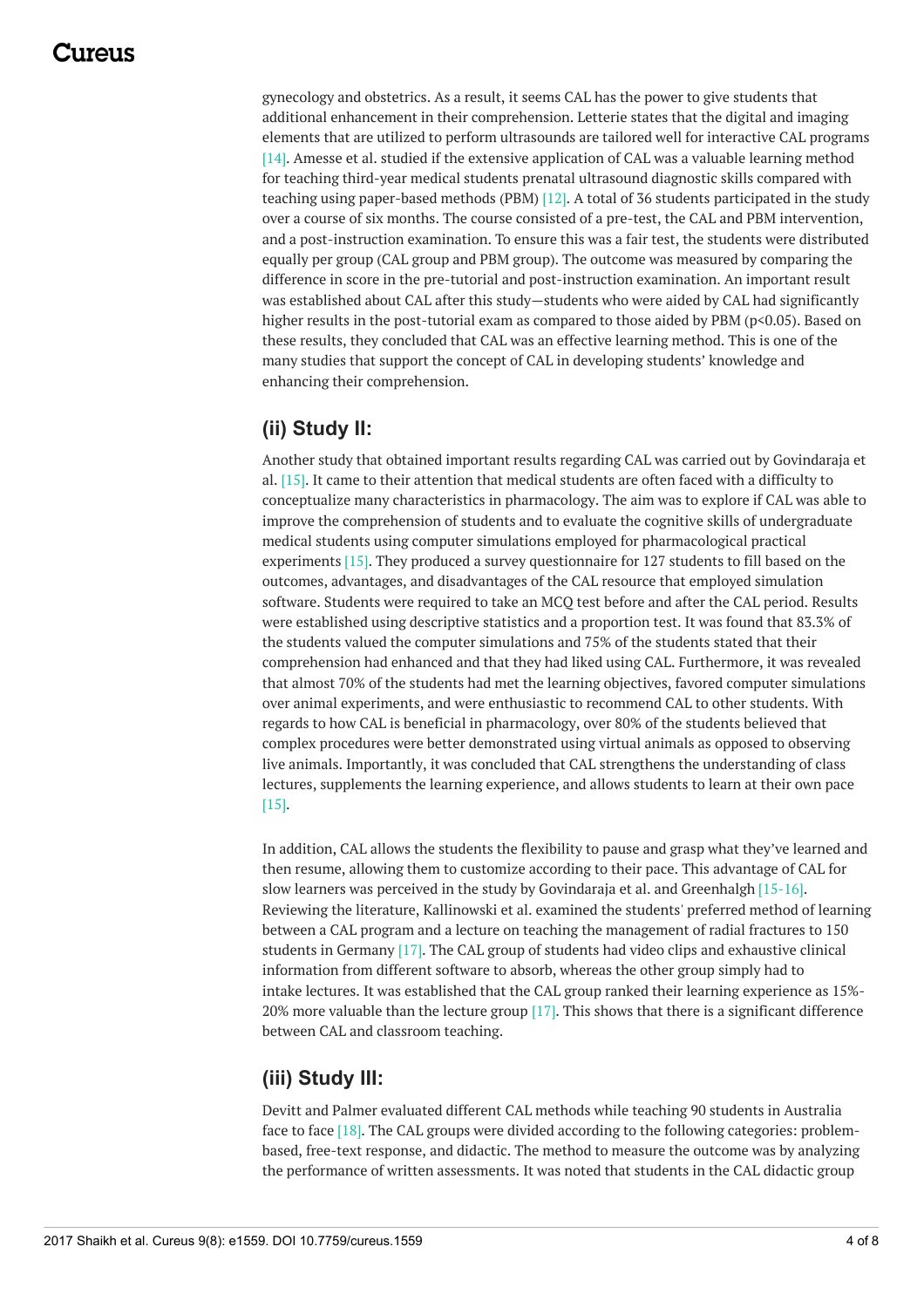### 1174110

scored significantly better in comparison to the other three groups [18]. Again, this was in support of CAL and how it assists students with their learning to perform better. Hilger, Hamrick, and Denny studied two groups involving a total of 77 students in the USA [19]. The first group experienced a CAL instruction program on strep pharyngitis in comparison to the second group, which received no teaching intervention. The performance on an MCQ assessment was the method operated to measure the outcome of CAL. It was found that the CAL group performed significantly higher in the assessment [19].

### **(iv) Study IV:**

A large-scale study involving 328 students in Australia was carried out by Lyon et al. [20]. The aim was to measure the effectiveness of an interactive CAL program involving images, text, and hypertext in comparison to printed text materials, in explaining the management of anemia and chest pain. The outcome was weighed by the performance on MCQs regarding problemsolving. Although there was no difference in performance between the two groups, the CAL group took 43% less time to attain the same level of proficiency [20].

### **(v) Study V:**

Schwartz and Griffin studied 75 students on their computer-based performance feedback in making diagnoses [21]. Schwarz and Griffin found how students using CAL with simulated patient cases followed by feedback flourished in diagnostic accuracy. One may argue that this is one of the compulsory skills required to be a proficient clinician. It seems inevitable that outstanding teaching and training will lead to invaluable performance as a doctor. Ideally, if doctors are prompt in diagnosing illnesses, patients will receive treatment quickly and, hopefully, their lives will be saved. As a result, it is advisable to implement CAL in addition to the training and teaching received through conventional academics methods.

### **(vi) Study VI:**

Problem-solving is one of the key skills required for a physician. A study conducted by Weverling et al., consisting of 103 students in the Netherlands, assessed the significance of a CAL program with simulated patients in addition to classroom teaching in neurology in comparison to a group just receiving classroom teaching [22]. It consisted of a problem-solving assessment and a knowledge test. It was found that the CAL group scored significantly better in the assessed problem-solving task but not in the knowledge test [22]. With the support of the above literature, one can argue how CAL is definitely a fruitful practice for developing an understanding of the medical material and giving students that extra boost in their learning.

### **Computer Simulations**

Computer simulations are very resourceful when students are able to visualize the effects of drugs and comprehend complex experiments better via simulations as opposed to practical observations in a laboratory. With the assistance of CAL, time-consuming and complex experiments can be performed [3]. Furthermore, cost and time is a big part of training students, so if these two variables are managed with the help of CAL, it would be a big advantage for health care, as the resources can be redirected to research and development.

### **Global Convenience and Availability**

Another advantage of CAL, as Haq and Dacre [7] believe, is that "the same material is available to a large number of people over a wide geographical area, which standardizes the learning experience..." [7]. Greenhalgh agrees that CAL is convenient and flexible [16]. The literature continues to argue how some computer applications may reduce the necessity of face-to-face lectures and seminars, which, as a result, provides an arrangement for staff and students with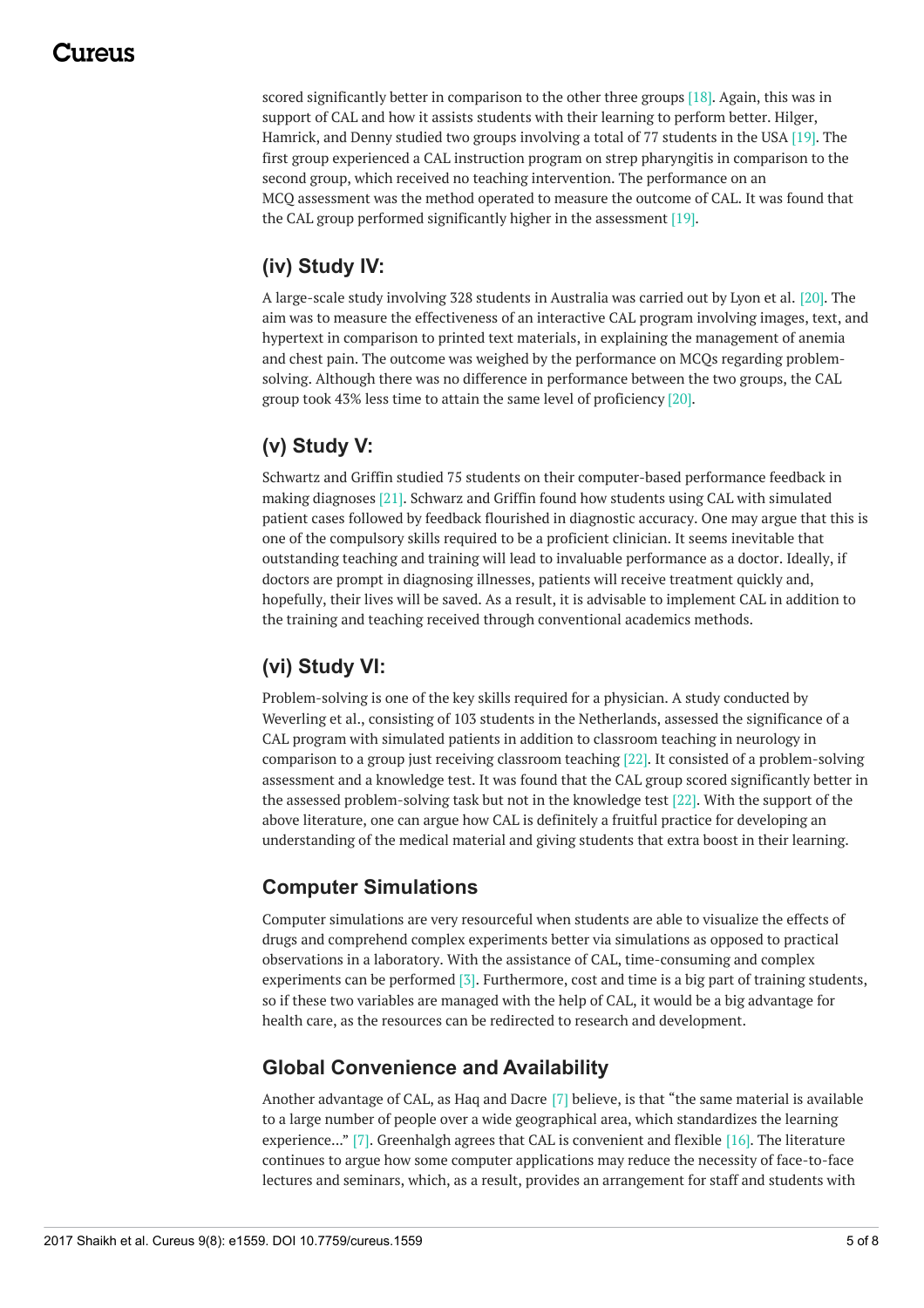geographical constraints [16].

#### **Disadvantages of CAL**

Regardless of the many benefits that CAL has to offer, there are a few disadvantages too. As pointed out by John et al., CAL limits direct interaction with the living tissue and the observation of variations in responses in the living tissue [3]. It may be suggested that with direct interaction, students are able to notice more visible results during an experiment, as a result, having the chance to make better conclusions. More so, using CAL means that the chance for students to experience and participate in a practical experiment becomes scarce [3]. Partaking in a practical experiment may be more memorable for students and help them retain information easily. The importance of having a teacher in the classroom setting, who can provide adequate mentorship, direct supervision, and instruction on the fly to help engage learners, cannot be underestimated. Live teachers can also engage the audience with questions that can stimulate learning as well, which is not apparent with CAL.

#### **Technical Challenges and Access Issues**

Technology comes with its own set of challenges. Students have to rely completely on electronic devices for CAL. Consequently, technical issues, which can be infrequent, may lead to disruptions in the educational process. Furthermore, the implementation of CAL is not always straightforward. The development of CAL software is labor intensive, requiring appropriate hardware, backup, and frequent upgrading [3]. It can be suggested that some teachers/lecturers may lack expertise in understanding how specific software works and, so, won't be able to explain clearly to the students how to utilize it and maximize the benefits of that software. Some teachers have an insufficient amount of expertise in customizing or even using software applications and, as a consequence, are obliged to ask for help from information technology staff [7]. This can become quite time-consuming and, as a result, hinder the pace of learning. A study conducted by Church, Elves, Inman, and Scriven, which involved surveying 489 medical registrars, found that 76% had access to the Internet at work and 30% at home, whereas 24% reported no access to the Internet at home [23].

### **Computer Education and Training**

As the technology expands further, it must be remembered that to gain full benefits from CAL, all students and healthcare workers should receive informative training in hardware and software use. Only then can CAL be beneficial on a large scale. With the establishment of electronic patient records, it seems crucial that all healthcare workers should have at least basic computer skills.

#### **Leadership and Effective Integration**

It will take motivated leadership to effectively integrate CAL into the curriculum. Directors of medical education in medical schools, as well as in postgraduate training programs, will need to work together to develop strategies to increase flexibility in incorporating CAL in existing and future models of medical education and physician training.

### **Reviewing Input and Collaboration**

A review committee will need to oversee the seamless incorporation of CAL into the medical school curriculum. In addition, it will facilitate collaboration between medical education and post-graduate training programs to ensure the appropriate preparation of medical students for a successful career in a profession that is becoming increasingly dependent on automated computer systems.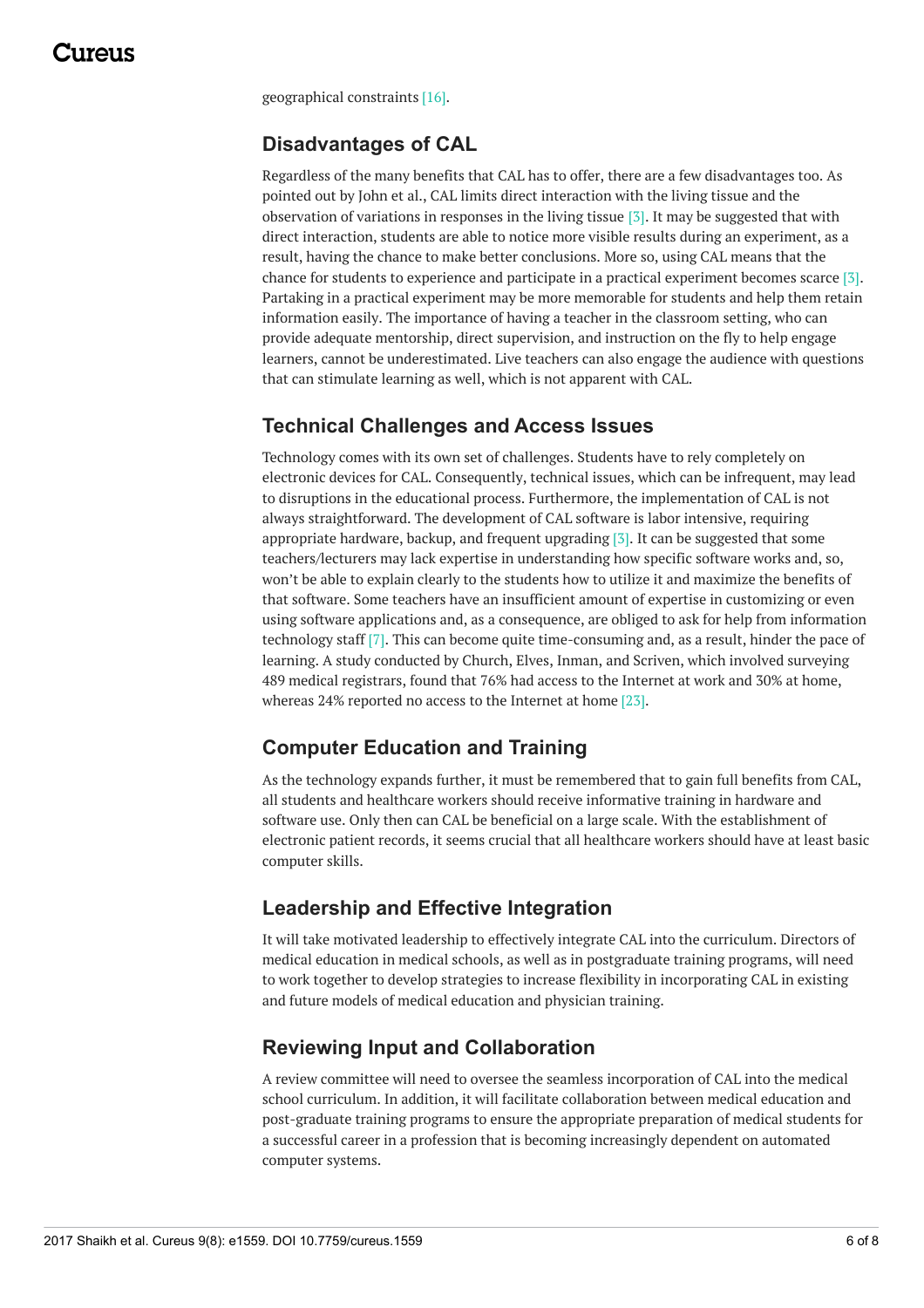## **Conclusions**

With the advancement of technology, healthcare education should, just as its practice is, take advantage of computer systems for the achievement of its goals. Learning from the research carried out to investigate the impact of CAL and the usefulness of incorporating CAL-based tools in conventional educational methods may improve learning through imaginative simulations, interactive collaboration, and intuitive feedback.

# **Additional Information**

#### **Disclosures**

**Conflicts of interest:** In compliance with the ICMJE uniform disclosure form, all authors declare the following: **Payment/services info:** All authors have declared that no financial support was received from any organization for the submitted work. **Financial relationships:** All authors have declared that they have no financial relationships at present or within the previous three years with any organizations that might have an interest in the submitted work. **Other relationships:** All authors have declared that there are no other relationships or activities that could appear to have influenced the submitted work.

## **References**

- 1. What is health [informatics?](http://www.ukchip.org/?page_id=1512). (2017). Accessed: July 15, 2017: [http://www.ukchip.org/?](http://www.ukchip.org/?page_id=1512) page id=1512.
- 2. [Computer-assisted](http://www.encyclopedia.com/computing/dictionaries-thesauruses-pictures-and-press-releases/computer-assisted-learning) learning. (2004). Accessed: July 15, 2017: [http://www.encyclopedia.com/computing/dictionaries-thesauruses-pictures-and-press](http://www.encyclopedia.com/computing/dictionaries-thesauruses-pictures-and-press-releases/computer-assisted-learning)releases/computer-assisted-learning.
- 3. John LJ: A review of computer assisted learning in medical [undergraduates](https://dx.doi.org/10.4103/0976-500X.110870) . J Pharmacol Pharmacother. 2013, 4:86–90. [10.4103/0976-500X.110870](https://dx.doi.org/10.4103/0976-500X.110870)
- 4. Schifferdecker KE, Berman NB, Fall LH, et al.: Adoption of [computer-assisted](http://onlinelibrary.wiley.com/doi/10.1111/j.1365-2923.2012.04350.x/abstract;jsessionid=AD9BCBBDAF4F28E4DFB697C133D47E9A.f04t02) learning in medical education: the educators' perspective. Med Educ. 2012, 46:1063–1073.
- 5. Baby L, Kavalakkat J, Abraham S, Sathianarayanan S: CAL: a modern tool for [pharmacology](http://ispub.com/IJMS/2/2/7966) . The Internet J Med Simulation. 2008, 2:e1.
- 6. Brain S, Dewhurst DG, Williams AD: Evaluation of student achievement and educational outcomes. ALT J. 1999, 7:37–45. [10.1080/0968776990070205](https://dx.doi.org/10.1080/0968776990070205)
- 7. Haq I, Dacre J: Computer-assisted learning in undergraduate and postgraduate rheumatology education. Rheumatology (Oxford). 2003, 42:367–370. [10.1093/rheumatology/keg111](https://dx.doi.org/10.1093/rheumatology/keg111)
- 8. Jaffe CC, Lynch PJ: Computer-aided instruction in radiology: opportunities for more effective learning. Am J Roentgenol. 1995, 164:463–467. [10.2214/ajr.164.2.7839990](https://dx.doi.org/10.2214/ajr.164.2.7839990)
- 9. Coiera E: Recent advances: medical [informatics](https://dx.doi.org/10.1136/bmj.310.6991.1381). BMJ. 1995, 310:1381. [10.1136/bmj.310.6991.1381](https://dx.doi.org/10.1136/bmj.310.6991.1381)
- 10. Wang L: [Computer-simulated](http://www.ijp-online.com/article.asp?issn=0253-7613;year=2001;volume=33;issue=4;spage=280;epage=282;aulast=lexin;type=0) pharmacology experiments for undergraduate pharmacy students: experience from an Australian university. Indian J Pharmacol. 2001, 33:280–282.
- 11. Hughes IE: [Computer-based](https://dx.doi.org/10.1007/s00210-002-0552-z) learning-an aid to successful teaching of pharmacology? . Naunyn Schmiedebergs Arch Pharmacol. 2002, 366:77–82. [10.1007/s00210-002-0552-z](https://dx.doi.org/10.1007/s00210-002-0552-z)
- 12. Amesse LS, Callendar E, Pfaff-Amesse T, et al.: Evaluation of [computer-aided](https://dx.doi.org/10.3402/meo.v13i.4482) strategies for teaching medical students prenatal ultrasound diagnostic skills. Med Educ Online. 2008, 13:13. [10.3402/meo.v13i.4482](https://dx.doi.org/10.3402/meo.v13i.4482)
- 13. Baker R, Dwyer F: A [meta-analytic](http://go.galegroup.com/ps/anonymous?id=GALE%7CA67531182) assessment of the effect of visualized instruction . Int J Instruct Media. 2000, 27:417–426.
- 14. Letterie GS: Medical education as a science: the quality of evidence for [computer-assisted](http://www.ajog.org/article/S0002-9378(02)71498-1/fulltext) instruction. Am J Obstet Gynecol. 2003, 188:849–853.
- 15. Govindaraja C, Jaiprakash H, Annamalai C, Vedhavathy SS: Computer assisted learning: perceptions and knowledge skills of [undergraduate](https://www.njppp.com/?mno=6584) medical students in a Malaysian medical school. Natl J Physiol Pharm Pharmacol. 2011, 1:63–67.
- 16. Greenhalgh T: Computer assisted learning in [undergraduate](https://dx.doi.org/10.1136/bmj.322.7277.40) medical education . BMJ. 2001, 322:40–44. [10.1136/bmj.322.7277.40](https://dx.doi.org/10.1136/bmj.322.7277.40)